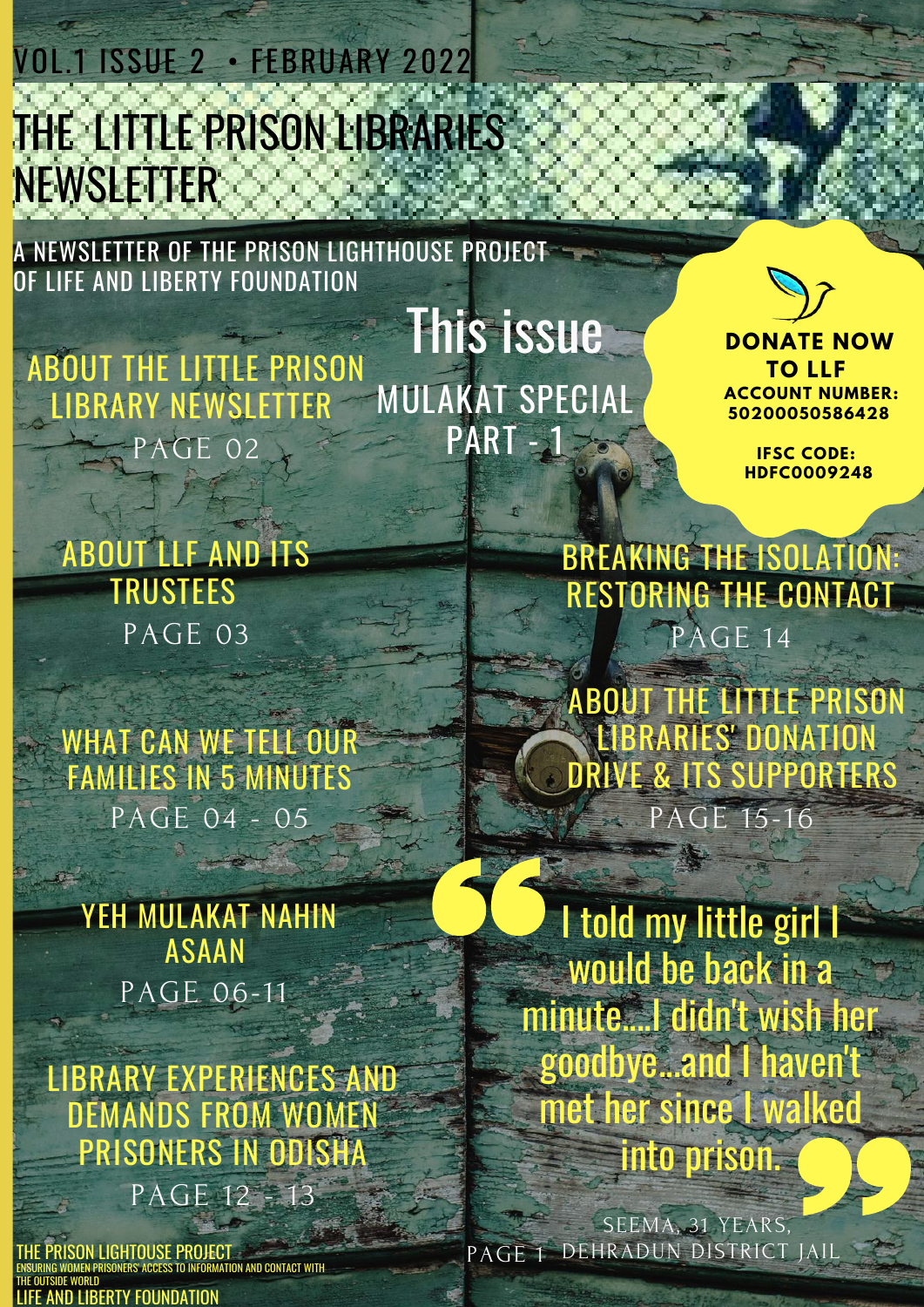## Announcements, Events, and Updates PAGE <sup>07</sup> **LIFE AND LIBERTY FOUNDATION AND ITS TRUSTEES**

## **Chairperson**

OF LIFE AND LIBERTY FOU

WSLETTER OF THE PRISON LIG

JUSTICE (RETD.) B.P.SINGH FORMER CHIEF JUSTICE, MAHARASHTRA

JAGADANANDA FORMER INFORMATION COMMISSIONER, ODISHA

ANITA RATNAM EXECUTIVE DIRECTOR, SAMVADA, BANGALORE

JAMAL KIDWAI EXECUTIVE DIRECTOR, AMAN TRUST, NEW DELHI

DR. REENA PATEL FORMER PROFESSOR, UNIVERSITY OF WARWICK

DR. SANA DAS EXECUTIVE DIRECTOR, LIFE AND LIBERTY FOUNDATION

ISON LIGHTOUSE PROJECT N AND CONTACT WITH THE OUTSIDE WORLD RERTY FOUNDATION

#### **ABOUT LIFE AND LIBERTY FOUNDATION**

Life and Liberty Foundation (LLF) is a new nonprofit organisation in India, committed to protecting life, liberty and dignity, and promoting the rule of law, fair trial, fair treatment by the law, and justice for all. It is registered under the Indian Trusts Act, 1882. LLF is dedicated to the creation of safe societies and ensuring safe custody. For more, refer https://lifeandlibertyfoundation.wordpress.com/.

#### **LLF Activities**

- Safeguarding access to effective representation and legal aid at the earliest stages.
- $\bullet$ Promoting justice solutions to prevent crime, unnecessary detention and prison overcrowding.
- Strengthening the monitoring of custody institutions.
- Facilitating access to information for persons  $\bullet$ behind bars and other needy populations.
- Providing legal education and capacity building for students, prisoners, criminal justice representatives.
- Furthering mechanisms and opportunities for the  $\bullet$ well-being and reintegration of prisoners with society.
- Supporting institutions/governments to achieve/exchange good practice in the areas of justice administration and the UN Sustainable Development Goals (SDGs).

Contact LLF for queries and donations: 8800626629. lifeandlibertyfoundation2020@gmail.com https://lifeandlibertyfoundation.wordpress.com/

ADDRESS: PLOT NO-19, BLOCK-B, POCKET 4, SECTOR 23, DWARKA, NEW DELHI. 110075. INDIA.

 $PAGE$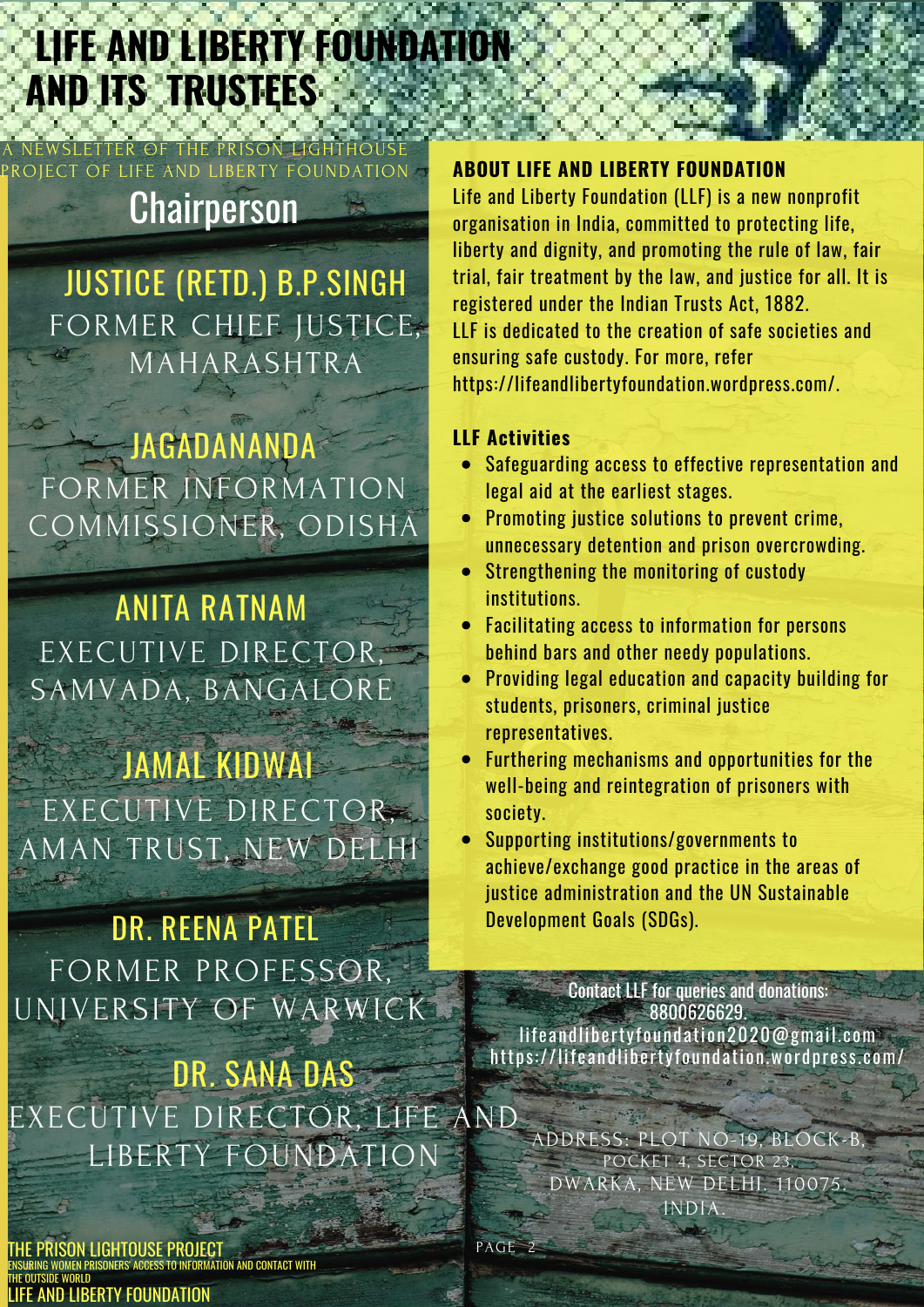### A Newsletter of the Prison Lighthouse Project **LIFE AND LIBERTY FOUNDATION ABOUT THE LITTLE PRISON LIBRARIES NEWSLETTER A NEWSLETTER OF THE PRISON LIGHTHOUSE PROJECT OF**

#### Dear Readers,

New Year Greetings. The Little Prison Libraries Newsletter is a publication of Life and Liberty Foundation's (LLF) Prison Lighthouse Project whose objective is to set up 'integrated' prison libraries for women prisoners (including those with children) in order to ensure their access to information, contact with the outside world, reintegration, and overall well-being.

The Newsletter will carry bi-lingual stories, interviews and recommendations around the distress and difficulties faced by women prisoners as well as the access, activities and solutions brought in through the integrated prison libraries and their referral work with justice agencies under its Prison Lighthouse Project.

LLF gave a campaign call on 8 March 2021, International Women's Day, for the promotion of prison libraries for women prisoners. The campaign prioritises 23 states and 2 union territories for integrated prison library initiative. In August 2021, as soon as there was an ebb in the second Corona wave, LLF took the opportunity to seek permissions from Prison Departments of 8 states and 2 union territories for meetings, jail visits and for the setting up/upgrading of **Little Prison Libraries** and **Mini Prison Libraries** for women prisoners.

Prison life is everybody's business and The Little Prison Libraries Newsletter invites the participation, empathy and collective responsibility of various sections of the public, civil society, corporations, associations, justice system, elected representatives, philanthropists, entrepreneurs, educationists, writers, publishers, prison reformers, and other important stakeholders, to break the isolation and ensure women prisoners' access to information and restoration of meaningful contact with society.

The first few issues of the Newsletter deal with the findings from visits made to 17 prisons in ten of the top 25 priority states and union territories where women prisoners are lodged in the country and where the Little Prison Libraries and Mini Prison Libraries will be set up. They also carry updates from some of these prisons. Conversations with women prisoners and prison officials in the 17 prisons revealed the immense difficulties women prisoners have in getting access to anything, be it a newspaper, a meeting/mulakat with their family members or their lawyers, or bail, parole and early release, or a second chance.

#### **Issue 2 & 3 of Volume 1 focus on the Mulakat/Visitation challenges faced by women prisoners and appeals to public minded individuals and organisations to support Little Prison Libraries with E-Mulakat facilities. Issue 1 may be read on the Campaigns page of LLF website.**

**THANKS: The Prison Lighthouse Project and the Little Prison Libraries Team are thankful to all women prisoners and prison officials for sharing their views. NOTE: This Newsletter does not use photographs or real names of prisoners, prison teachers or prison officials. For queries and contributions, please contact Life and Liberty Foundation at:**

**Email: [lifeandlibertyfoundation2020@gmail.com.](mailto:lifeandlibertyfoundation2020@gmail.com) Phone: 8800626629.**

**For donations, please visit LLF website: https://lifeandlibertyfoundation.wordpress.com/donate/** THE PRISON LIGHTOUSE PROJECT ENSURING WOMEN PRISONERS' ACCESS TO INFORMATION AND CONTACT WITH

The Little Prison Libraries Newsletter seeks to draw attention to the isolation, stigma, and instability of women's lives behind bars, and the place that 'integrated' prison libraries could have in checking and reducing the same, through newspapers, magazines, books, audio books, letters, e-mulakat/e-visitation, reading-writing activities, sociolegal-psychological counselling and vocational activities. It privileges the prisoner's right to have access to information and contact with the outside world.

### **About the Editor**

Dr. Sana Das is a Founder and the Executive Director of Life and Liberty Foundation. She has a background in the Social Sciences and has been working in the field of human rights education and policy research for more than 25 years and has been actively engaged in criminal justice reforms for the last ten years.

She has been associated with the SMILE programme of Indo German Social Service Society in different capacities and regions, the National Youth Foundation, Action Aid, Amnesty International, Heinrich Boell Foundation (affiliated to the Green Party of Germany), the Commonwealth Human Rights Initiative and the British High Commission. She has also been part of global change platforms such as the World Social Forum and the World Dignity Forum.

Some of her contributions are in the fields of human rights education, democratisation of Indian society, prevention of unnecessary pre-trial detention, promoting alternatives to imprisonment, strengthening prison legal aid, prison monitoring, capacity building, and reducing barriers to access to justice.

She is the author of "Bringing Them Home: Repatriation of Indian Nationals from Foreign Prisons, A Barrier Analysis (2017)", published by the Commonwealth Human Rights Initiative, and Co-Editor of "Art as Witness (2010)", published by Amnesty International. She is the co-editor of several watch reports on the criminal justice system and has been published from time to time in The Hindu, Indian Express, Tehelka and The Wire.

THE OUTSIDE WORLD LIFE AND LIBERTY FOUNDATION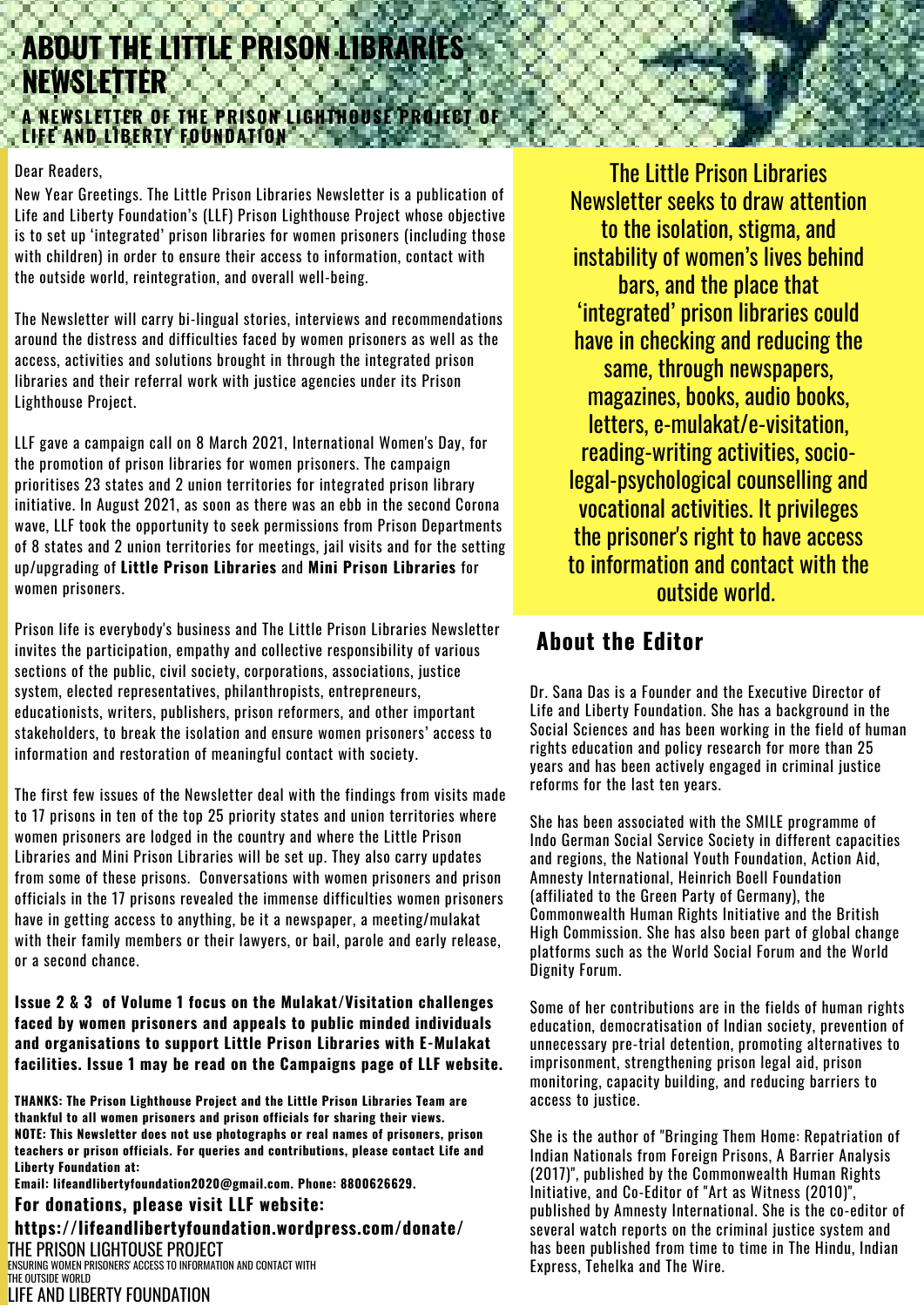## **WHAT CAN WE TELL OUR FAMILIES IN 5 MINUTES PHONE MULAKAT**

A NEWSLETTER OF THE PRISON PROJECT OF LIFE AND LIBERTY FOUNDATION

Even after two years of Covid restrctions, most jails remain unprepared to provide prisoners with adequate contact with the outside world. The pressure on phones has reduced the phone mulakat from 5 times to just twice a week per prisoner, and in several jails, the regular 5 minutes has come down to just three.

**The phone kiosk area is often the most active and crowded place in women's jails and enclosures. With chances of 'Jaali' Mulakat (physical visitations conducted with a mesh partition) having shrunk following Covid 19 restrictions, the pressure on phone mulakat has increased. Where face-toface mulakat is being revived, it is mainly restricted to blood relations, and only once a week for undertrials and once a fortnight for convicts.**

**Most jails grant a 5 minute phone mulakat twice a week.**

**Barely a few grant 8-10 minutes at the kiosk or landline, and allow prisoners with cards/tokens to call anytime during the open hours, and this is only if the phone to prisoner ratio is manageable.**

 $\lambda$ 

" What can we tell our families in 5 minutes... The connection is set on an auto-cut mode. The moment our 5 minutes are up, the call gets disconnected."

> SMRITI, DEHRADUN DISTRICT JAIL

**BREAK THE ISOLATION.**

**PRISON LIFE IS EVERBODY'S BUSINE** 

**SUPPORT PHONE MULAKAT AND E-MULAKAT FOR WOMEN PRISONERS.**

**DONATE NOW.**

THE PRISON LIGHTOUSE PROJECT ENSURING WOMEN PRISONERS' ACCESS TO INFORMATION AND CONTACT WITH THE OUTSIDE WORLD LIFE AND LIBERTY FOUNDATION

PAGE 4 NECEDICALE IN INTENDED FOR T केवल पता **ADDRESS ONLY** 

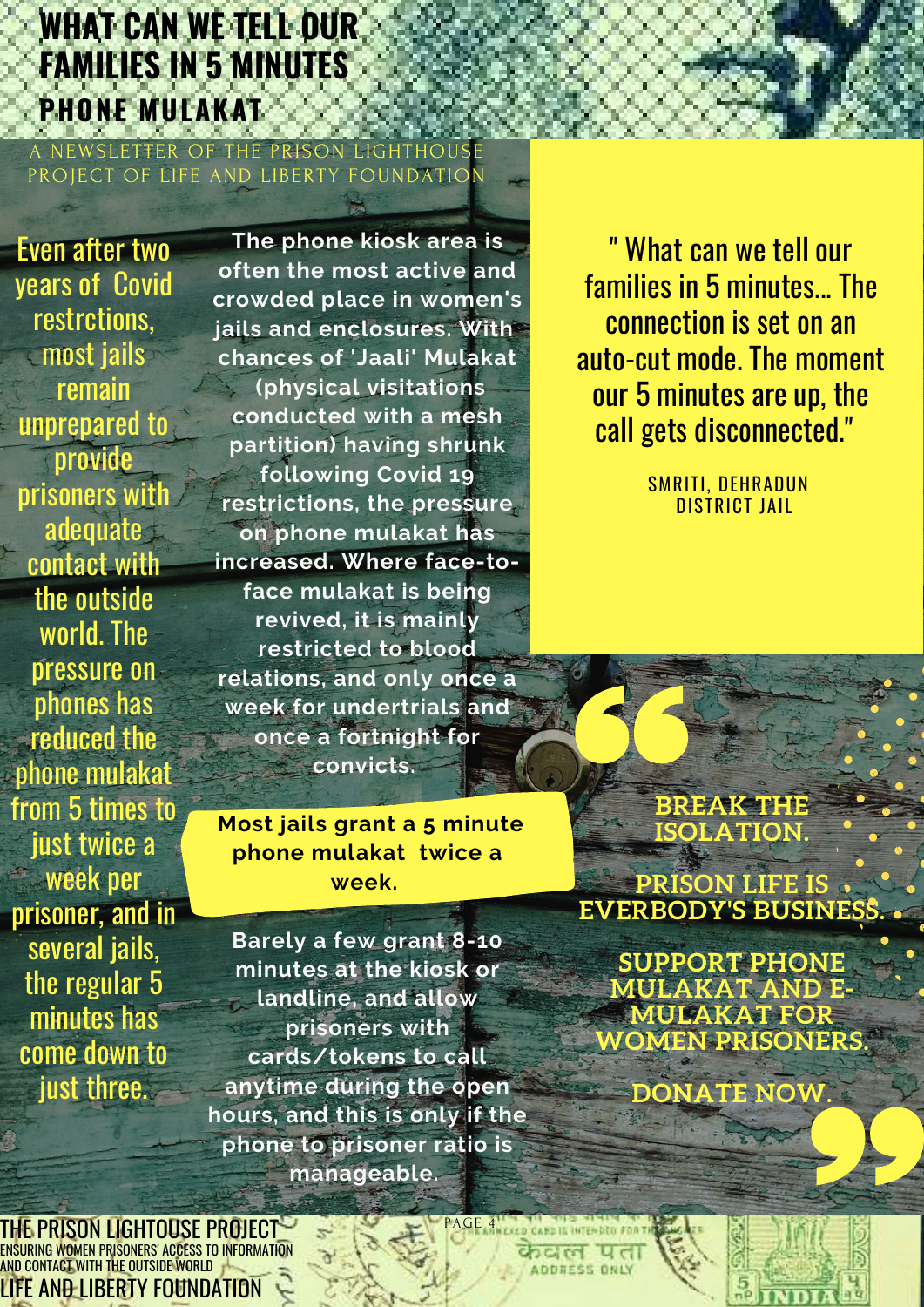## **WHAT CAN WE TELL OUR FAMILIES IN 5 MINUTES PHONE MULAKAT**

A NEWSLETTER OF THE PRISON PROJECT OF LIFE AND LIBERTY FOUNDATION

**Landline phones themselves are a scarce commodity in several jails. Some prisons were found managing phone mulakat in women enclosures with a single landline phone despite having almost 80-90 women in lock-up. In some cases, jails housing about 1200 male and female prisoners, had only 6 phones in total for mulakat.**

**A few states used 2-3 kiosk-fixed phones in the women enclosures. These were fed with preapproved numbers and a time-set.**

**Some prisons did not provide phones inside women prisoners' enclosures at all. Either special arrangements had to be done for calls to be made or received, sometimes a device being specially taken into the enclosure, or women had to be escorted out to the phone area.**

**Only jails in one state had supplemented land line phones with secure smart phones for video calling to ease mulakat through the difficult Covid 19 times**

**.**

**Only one state was envisioning setting up 105 kiosks for e-peshi and e-mulakat for a more sustainable humanitarians model.**

**Some states were in the process of installing them for the first time in their prime jails.**

**PRISON LIGHTOUSE PROJECT** ENSURING WOMEN PRISONERS' ACCESS TO INFORMATION AND CONTACT WITH THE OUTSIDE WORLD LIFE AND LIBERTY FOUNDATION

"Phone calls are permitted twice a week for both undertrials and convicts. But we cannot call our families. Only they can call us. We wait. There is only an incoming phone mulakat system..."

SUNITA, INDORE CENTRAL JAIL

" Our families call the prison office, and then we call them back using the tokens we have. Tokens are paid for by our families already. The money is deducted from the tokens with every use at the phone or canteen...

SUKANYA, JHARPARA SPECIAL JAIL, BHUBANESWAR

There are no phones inside the. women enclosure as such. Phones are in the Control Room. Women have to walk from their enclosure under security to the Control Room and back to receive or make calls. So definitely an exclusive device for women prisoners would be helpful.

PRISON OFFICIA

PAGE 5

dul **ADDRESS ONL**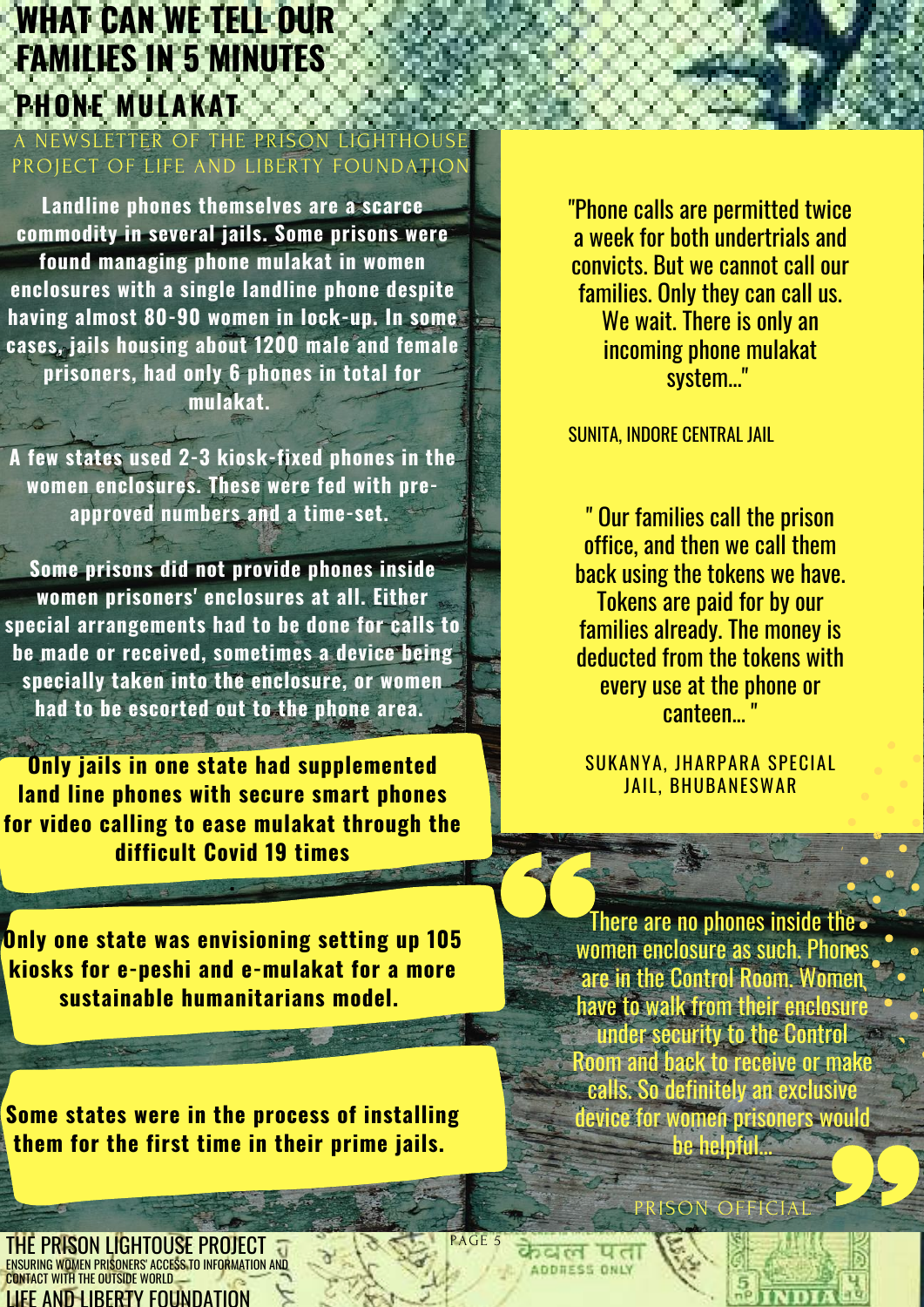# **YEH MULAKAT NAHIN ASAAN PHONE MULAKAT**

#### WSI FTTER OF TH PROJECT OF LIFE AND LIBERTY FOUNDATION

Both women prisoners and jail officials concurred that case-based and confinement-based anxiety and depression are common. Insomnia is normal. Depression due to lack of mulakat with family and lawyers is rampant. Though a regular and good mulakat/visitation system has been internationally recognised as a necessity to ensure both prisoner mental health and well-being as well as effective prisoner management system, there were many shortcomings. The prison inmate calling system is driven by prison infrastructure on one side and willingness and ability of families of prisoners to connect and pay.

**Some jails require prisoner families to have an affidavit-certified post paid number and the prisoner to have a money-deposit based card or token, often paid for by the families for calls to be placed to them.**

**The prisoner card system requires the recharge to be done by prisoners or their families.**

**In other jails, there's a purely incoming system, prisoners can only receive calls and cannot place calls themselves. Both systems are arduous for prisoners and their family members.**

In all cases it is the family members or prisoners themselves who are charged for the calls. A five minute call costs 5 rupees. More expenditure on calls means less expenditure on food. The prisoners' agency in a purely incoming system is minimum while anxiety is maximum. On the other hand, in a post paid system, family members may not consent to the rigorous affidavit-approval process set by the jails. The outcome, in either case, is exclusion.

PRISON LIGHTOUSE PROJECT PRISONERS' ACCESS TO INFORMATION AND WITH THE OUTSIDE WORLD ATION

" Advocates were not coming, courts were not functioning, paralegal volunteers were not coming, Emulakat also was not happening much for women prisoners as relatives have to organise this, though landline phone mulakat was there...The integrated prison library with E-Mulakat feature is welcome..."

> SENIOR PRISON ADMINISTRATOR

> > **SUPPORT E-MULAKAT AND PHONE MULAKAT FOR WOMEN PRISONERS**

**DONATE NOW TO LLF ACCOUNT NUMBER: 50200050586428**

> **IFSC CODE: HDFC0009248**

PAGE 6 If we spend so much on phone calls what will we eat... We won't have money to buy food from the jail canteen. If only the calls could be free...

> MANIDEEPA, CHOWDWAR CIRCLE JAIL, ODISHA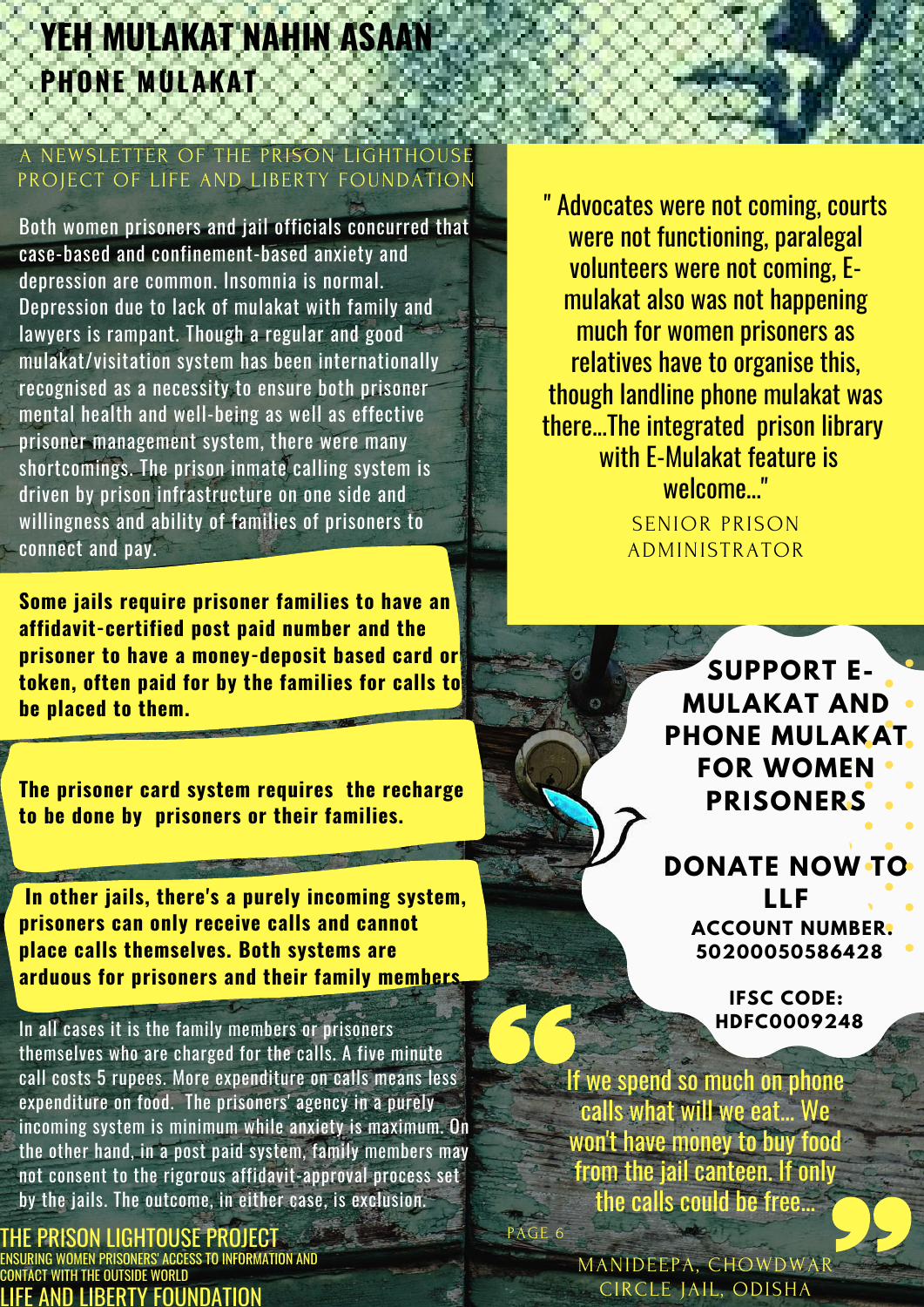# **YEH MULAKAT NAHIN ASAAN E-VISITS**

A NEWSLETTER OF THE PRISO PROJECT OF LIFE AND LIBERTY FOUNDATION

A pan-India video calling/conferencing (VC) system for E-Mulakat (Jail Varta) has been developed by the National Informatics Centre (NIC) for prisoners (both Indian and foreign), and the families of prisoners to avail video-calling facilities, but prisoners and their families are facing numerous challenges to avail this.

**A prisoner is entitled to have one E-Mulakat monthly in most jails. But in some of the visited jails, no woman had availed E-Mulakat.**

**In others, it was barely 5-6 women in a hundred. And in yet others, no VC system was in place yet.**

**In jails where E-Mulakat system was instituted, there were several complaints of slow internet and server issues. In others, women bitterly observed that the VC system was mainly being used by lawyers and very little by families.**

Further worrisome were complaints indicating trend of an exploitative market situation feeding off the pathos of prison life. Prisoners mentioned cyber shops charging their families unreasonable amounts to facilitate e-visit booking as they were unaware of the technology of the NIC and the Prisons, or lacked the knowledge to use the same. Sometimes desperate prisoners request the jail staff to send a link to their families which they can use for a more easily scheduled E-Mulakat. PAGE

HE PRISON LIGHTOUSE PROJECT WOMEN PRISONERS' ACCESS TO INFORMAT AND CONTACT WITH THE OUTSIDE WORLD LIFE AND LIBERTY FOUNDATION

" Our family members do not know how to book E-Mulakat visits on the government's NIC portal. Cyber shops are charging our

families Rs 100 for each evisit they have to book... Sometimes they come all the way down to the jail to be helped for an e-visit."

VINITA, KANDA CENTRAL JAIL, HIMACHAL PRADESH

Only 906 out of a total of 1306 prisons in the country *Chad the NIC's Video.* Conferencing System in place as on 31.12.2020.

NCRB'S RECENT PRISON STATISTICS OF INDIA REPORT 2020

> **BREAK THE ISOLATION.**

**PRISON LIFE IS EVERBODY'S BUSINESS.**

**SUPPORT PHONE MULAKAT AND E-MULAKAT FOR WOMEN PRISONERS.**

**DONATE NOW.**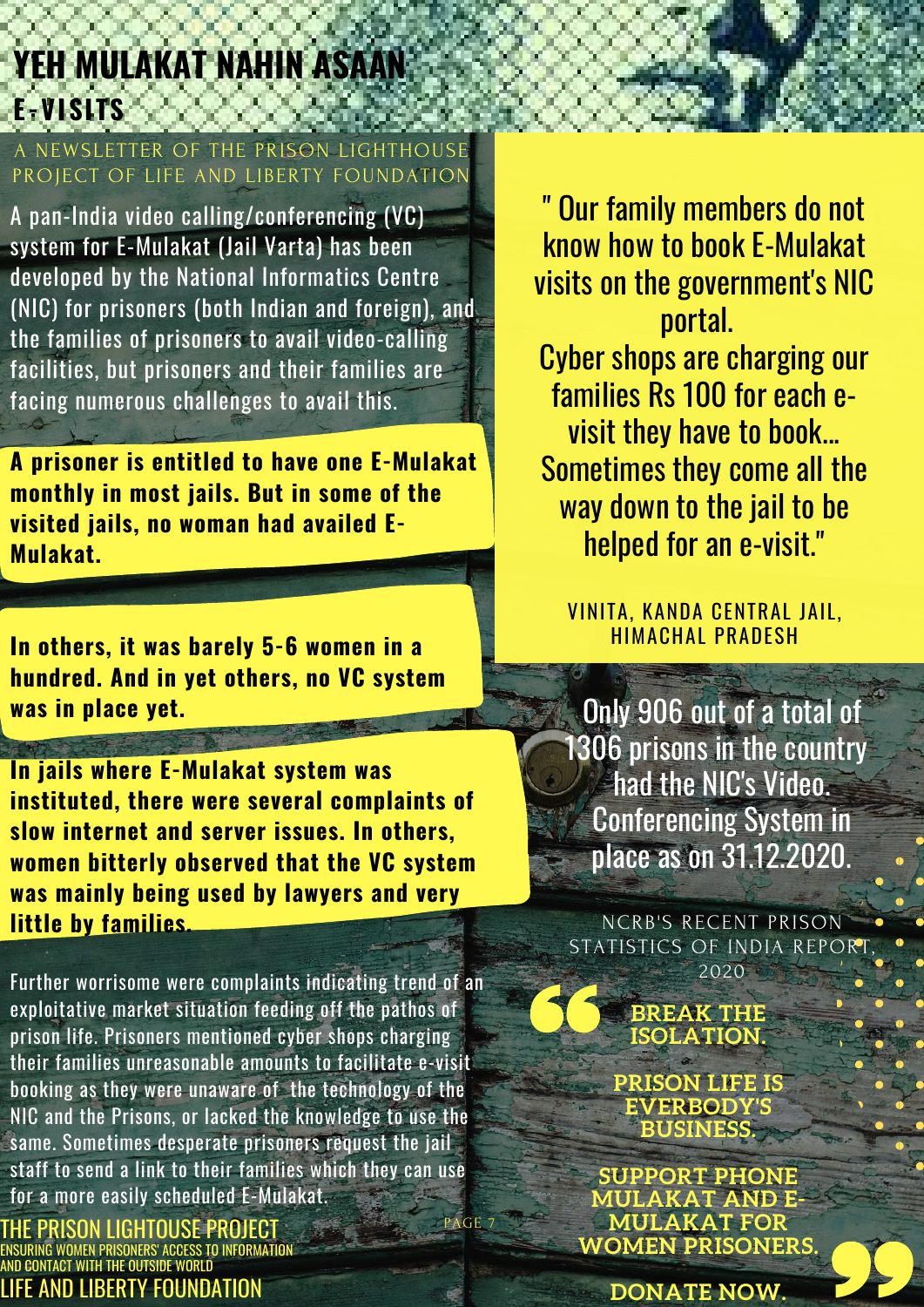# **YEH MULAKAAT NAHIN ASAAN NO MULAKAT**

#### A NEWSLETTER OF THE PRISON PROJECT OF LIFE AND LIBERTY FOUNDATION

The location of the jails, often outside the city limits, and the lack of proper visitor waiting rooms with care facilities for elderly and children make the journey and waiting hours for mulakat cruel and arduous, and an intimidating expenditure and barrier to mulakat for poor families. Those without family support are also in a bad way. For them there is no mulakat.

**The biggest sorrow of a young woman undertrial in jail for the last 4 months was not wishing her 8 year old daughter goodbye and not being able to meet her little girl since her arrest. The police said they needed her briefly at the police station. She had no idea then that she would be arrested and later sent to prison. And now, the family was not letting her meet her child.**

**Another woman undertrial, a widow, detained since 8 months did not know where her children of 14 and 16 years were after she was taken into custody, and was pining to meet them.**

In almost every visited jail there were a few elderly women who were not receiving any mulakat, and some women who had never ever gone out on bail or parole ever since they came in. Women serving long sentences were deeply anxious and bitter that their children who were in the custody of other family members had swayed to their side and had stopped visiting them in jail.

IE PRISON LIGHTOUSE PROJECT .<br>RING WOMEN PRISONERS' ACCESS TO INFORMATION AND CONTACT WITH THE OUTSIDE WORLD **LIBERTY FOUNDATION** 

"My husband and I were arrested in February 2021 in a 'false case'. I have a Masters degree in Social Work from Allahabad University. I used to work in Indian Airlines. Never imagined I would be separated from my child who is about 7 years and so cannot stay with me here as only children below 6 years can. Not being able to see my child is a great source of mental tension. Everyone here is in mental tension. I have left him behind with a relative but cannot stop crying."

#### SARASWATI, CHOWDWAR CIRCLE JAIL, ODISHA

My parole was rejected and now I can reapply only after 6 months. I have a girl who is 5 and a boy who is 10. They are with my parents, but they are getting really old. It is tough for them to not only mind them but also bring them over to visit me. They often have to wait outside for several hours before the mulakat happens. The waiting facilities are not so great. It is too taxing for them.

SANDHYA, CONVICT PRISONER, CHOWDWAR CIRCLE JAIL, ODISHA

PAGE 8 This jail was in the city some years ago and our family members could at least come from other districts and even states to visit us. Now, we are in Habuapur, which is difficult to reach even from Lucknow city. This is the state of mulakat for sentenced prisoners. No one visits us.

> CONVICT PRISONER, NARI BANDI NIKETAN, LUCKNOW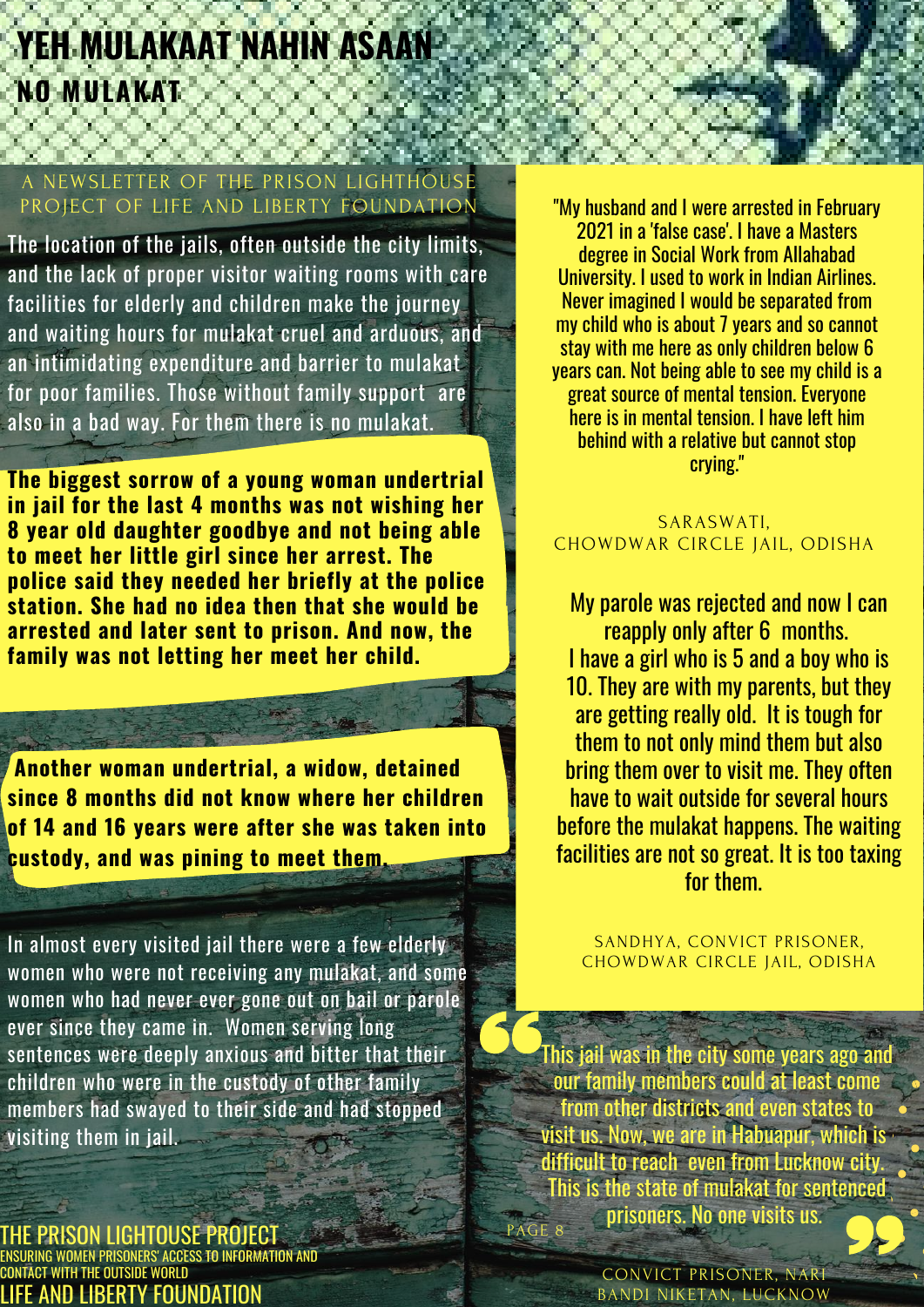# **YEH MULAKAAT NAHIN ASAAN JAIL TO JAIL MULAKAT**

#### EWSLETTER OF THE PRISON PROJECT OF LIFE AND LIBERTY FOUND

Prison departments also offer mulakat to prisoners that is jail-to-jail or between two jails. If you are in the woman jail but would like to meet someone in the male jail, despite the right being there, there are rules and restrictions to navigate. For prisoners from the same family, jail to jail mulakat is a key mode of survival.

#### "Can you arrange the jail to jail mulakat for us?

I am a 23 year old college student. I am in jail with my mother, who is the 'second wife' of my father who is now dead. Father's first wife and son have done this to us to deprive us of property. Just 20 decimal land is in my Mom's name. But my step brother is in the government service and is powerful. I am studying, I have exams, I have dreams... I feel like committing suicide. Its my fifth day inside.

The co-accused/witnesses in our case are in the male jail. They have the contact details of our lawyers, we don't. As they are not our blood relatives we are not being allowed to meet them. Please see if mulakat is possible."

RITIKA PRADHAN, 23 YEARS, JHARPARA SPECIAL JAIL

> LLF approached prison authorities and other organisations to facilitate women prisoners' access to information about their lawyers.

> > PAGE 9

PRISON LIGHTOUSE PROJEC ENSURING WOMEN PRISONERS' ACCESS TO INFORMATION AND CONTACT WITH THE OUTSIDE WORLD ND LIBERTY FOUNDATION

"I have been convicted and I want to meet the co-accused who is in the male jail so I can think about our case better for filing the appeal. No, he is not a family member. But mulakat with coaccused has been recently stopped in this jail. Can you please speak to prison authorities to make a mulakat possible?"

#### GAYATRI DEVI, 41 YEARS DEHRADUN DISTRICT JAIL

"My brother is there in the male jail. We are both accused in the death of our step mother. Both of us are undertrials and have been inside for more than 3 years but have not been able to meet as often as we requested. We are hopeful of getting bail soon.

> HEMA JAGAR, 26 YEARS CHOWDHWAR CIRCLE JAIL

Jail to jail mulakat is provided in most jails so that family members may meet and family contact is maintained. Some states allow even a non-family member co-accused in the same case to meet but several jails apply the latter rule with great discretion.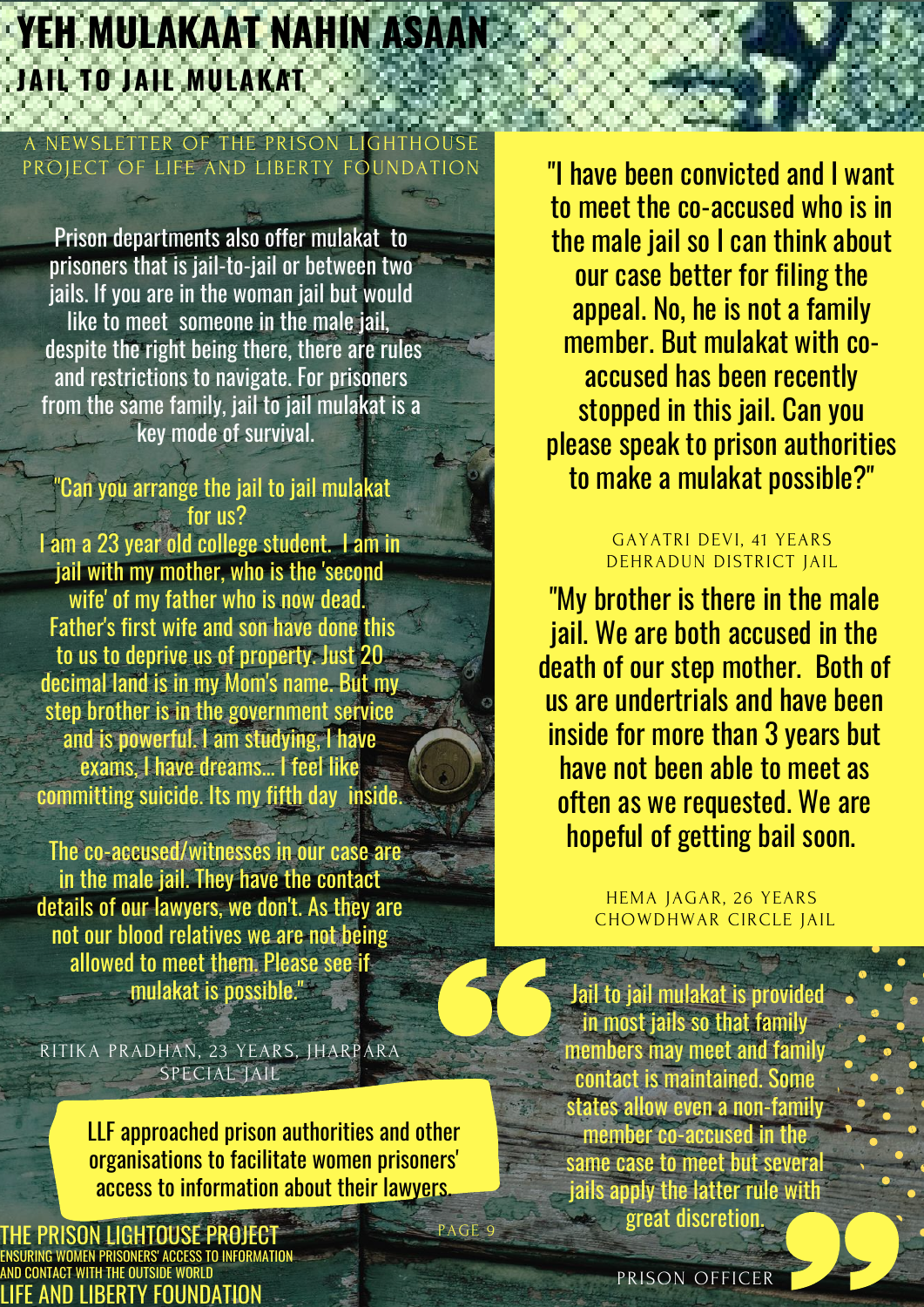# **YEH MULAKAAT NAHIN ASAAN**

## **THE NEW MULAKAT ROOMS**

#### A NEWSLETTER OF THE PRISON LIGHTHOUSE PROJECT OF LIFE AND LIBERTY FOUNDATION

**Under the prison modernisation drive, the 'jaali mulakat' is being pulled down in some of the key jails and being replaced with what is being called the 'Tihar' technology' of 6 inch glass partition supported by intercom phones on both sides.**

**While many could be provided mulakat at a time within an hour through the 'jaali', the new system would have a timer of 5 minutes and in those 5 minutes only 3-6 persons (as per the number of intercoms made available to a jail) can be provided mulakat with their loved ones behind bars.**

**No doubt the glass partition would ensure more privacy to prisoners as compared to the desperate cacophony during jaali mulakat where everyone speaks at the same time. Nevertheless, in the jaali mulakat system, the officials could use discretion to increase mulakat time from 5 to 15 minutes. This would no longer be possible in the glass partition system due to the timer.**

**How will Prison Welfare Officers and other jail officials manage mulakat requests and balance the local, out-station and out-of-state mulakat? Moreover, the prevailing crisis in the jails with regard to the 'person in position' strength as compared to the sanctioned strength of Prison Welfare Officers, invites further stress to the mulakat management.**

A 'Window' mulakat is a discretion that prison officials use to provide a meeting at their own office window between us and our family members. We are called from our barrack to the prison office for this, and we see our family members through the office window near their desk. We are very grateful to prison officials who provide us a glimpse and a chance to catch up with our families. It keeps us going for the week."

PAGE 10 MITA BARALA, CHOWDWAR CIRCLE JAIL

THE PRISON LIGHTOUSE PROJECT NG WOMEN PRISONERS' ACCESS TO INFORMATION AND CONTACT WITH THE OUTSIDE WORLD LIFE AND LIBERTY FOUNDATION

**"**

"Several women enclosures are without female Jailers or Assistant Jailers. Prison Welfare Officers, often male, have to take care of the welfare of women prison inmates. With only 50% appointments in place, the Prison Welfare Officers also double up as Public Information Officers (PIO) who respond to RTI requests and as PWOs for more than 1 jail. We also perform several tasks assigned by the Under Trial Review Committees (UTRC) and legal aid bodies... "

PRISON WELFARE OFFICER, RECEIVED THE PRESIDENT'S AWARD FOR MERITORIUS CORRECTIONAL SERVICE

I always try to ensure that outstation visitors from West Bengal, Bihar, UP, are given priority for mulakat. I never turn them back even if they arrive at odd or unscheduled hours or want to meet more than once in a very short period. Many families brave a lot of hardship and expenditure to reach the prison. We have to understand their urgency. Family support to prisoners is their lifeline.

PRISON WELFARE OFFICER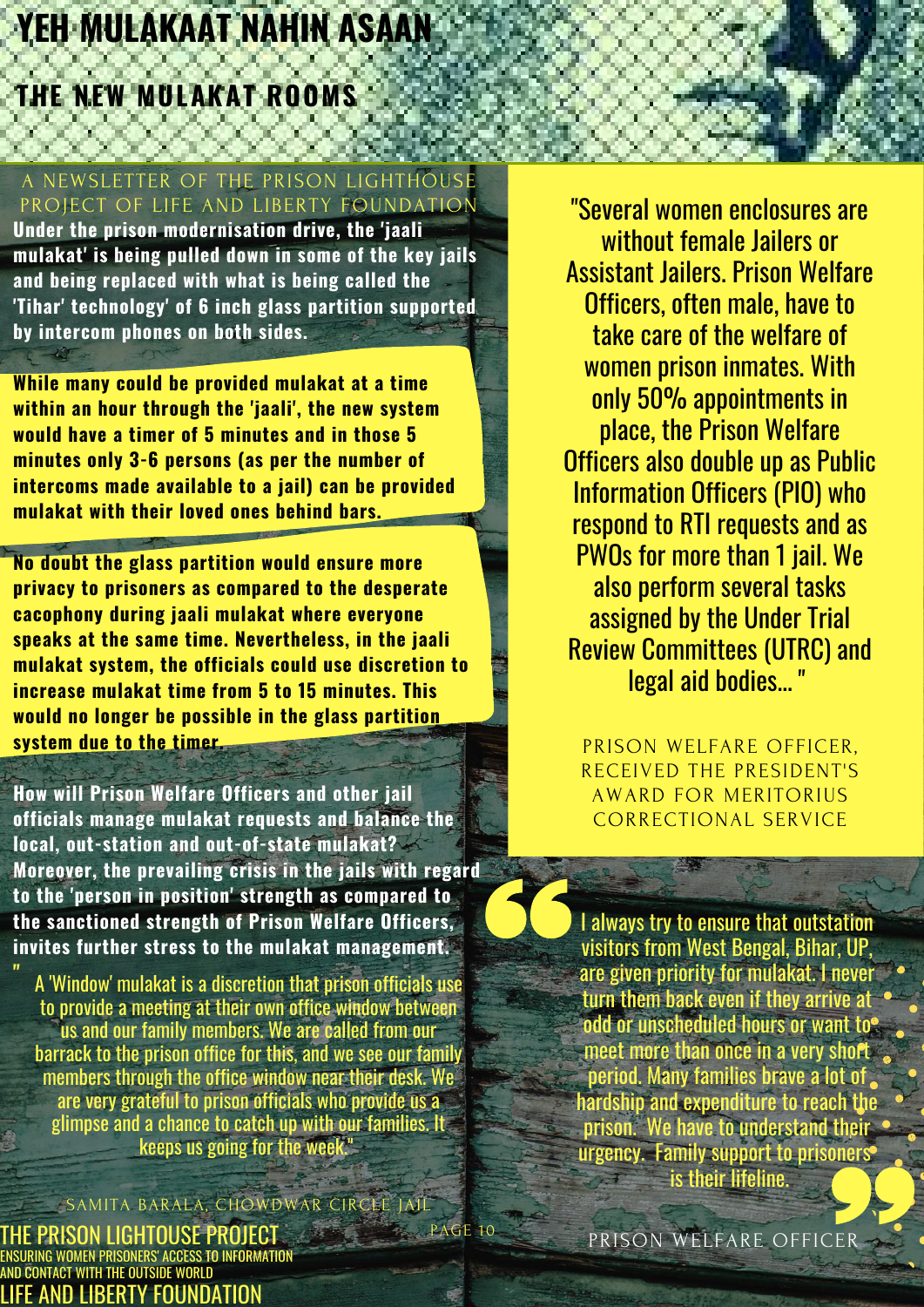# **YEH MULAKAAT NAHIN ASAAN**

## **THE TIME OF THE ORDINARY POST CARD AND OTHER STORIES.**

A NEWSLETTER OF THE PRISON LIGHTHOUSE PROJECT OF LIFE AND LIBERTY FOUNDATION

"Can we write to our homes? We are harassed just sitting about and dwelling on our cases and family situation. If we had post cards we could at least write a few lines regularly."

> SAVITRI, CHOWDWAR CIRCLE JAIL, ODISHA

IE PRISON LIGHTOUSE PROJECT ENSURING WOMEN PRISONERS' ACCESS TO INFORMATIO AND CONTACT WITH THE OUTSIDE WORLD LIFE AND LIBERTY FOUNDATION

"I have sent a post card to my lawyer who is not answering my calls from here...what other option is there... I hope he calls after reading..."

RATNA DEVI, INDORE CENTRAL JAIL

"The price of the post card has gone up recently. So postcards provided from outside, as by LLF, would be helpful to prisoners..."

PRISON WELFARE OFFICER

**DONATE NOW TO LLF ACCOUNT NUMBER: 50200050586428**

> **IFSC CODE: HDFC0009248**

"When you go out can you inform my sister that the court has cancelled one of my sureties? As soon as the second one is decided, I shall step out with my one year old girl. She was born here but I don't want her to grow up here though everyone here in the barrack and prison officials, too, take care of her.

#### VINITA, DEHRADUN DISTRICT JAIL

**VINITA, AN UNDERTRIAL PRISONER FROM KARNATAKA ENTERED DEHRADUN JAIL WITH SEVERE INJURIES AND IN AN ADVANCED STAGE OF PREGNANCY. SHE GAVE BIRTH IN CUSTODY.**

**HER BAIL HAD BEEN GRANTED BUT CONDITIONS FOR SURETIES PLACED BY THE COURT WERE STRINGENT. THE GOOD NEWS OF THE DAY WAS THAT THE COURT HAD CANCELLED ONE OF HER SURETIES. HOWEVER, SHE WAS STRUGGLING TO CONTACT HER SISTER WHO WORKED AS A DOMESTIC HELP IN THE CITY.**

**LLF PLACED A CALL TO KEEP VINITA'S FAMILY INFORMED ABOUT THE NEARING POSSIBILITY OF HER RELEASE.**

It is very important that prisoners have family contact. It is their families who support them for phone calls and food from the canteen. The families help to recharge their cards/coupons. We also facilitate prisoners in the process of receiving money from their family members towards these requirements. This family contact also helps when they are released from prison.

**ADDRESS ONPRISON OFFICIAL** 

 $R<sub>1</sub>$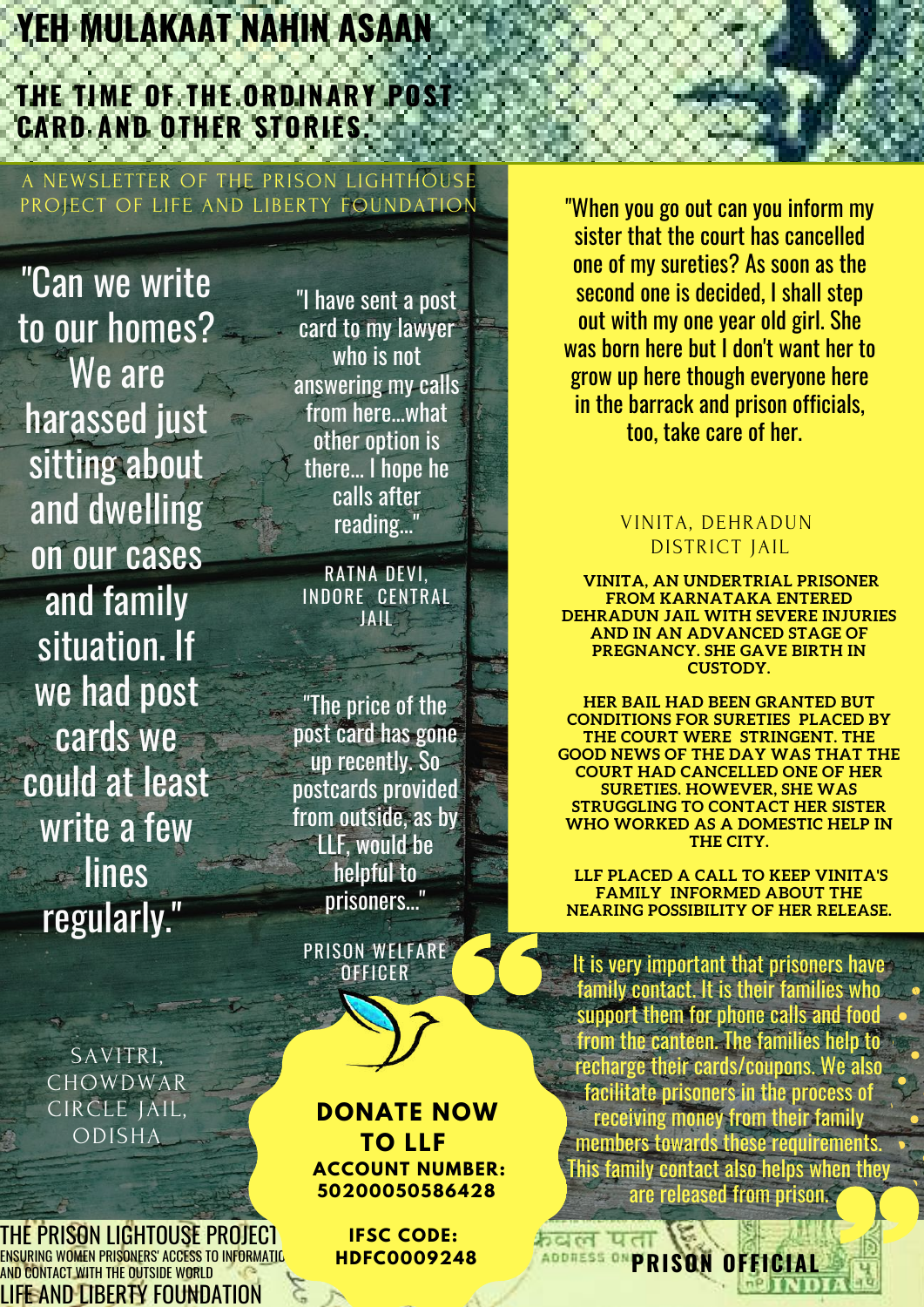## **LIBRARY EXPERIENCES AND DEMANDS FROM WOMEN PRISONERS IN ODISHA**

#### A NEWSLETTER OF THE PRISON LIGHT PROJECT OF LIFE AND LIBERTY FOUNDATION

"Thanks for providing Times of India. It is so good and useful to read an English newspaper."

#### AMITA DHALAI

"I have been here for 3 months now. I am a graduate and am grateful to have novels in the library collection. I enjoyed reading Saroj Chandra Chattopadhya's 'Parineeta' and 'Bijaya', Bina Mohapatra's 'Sagarika Preetidhara', and Surendranath Swain's books in the prison library. These books convey to us family love which we miss, emotion, how to adapt..."

#### MAMATA DAS

"Odia alphabet learning/'banabodha' books with plain copies would be very useful to raise literacy levels."

"Poetry books would be wonderful to receive and even Bhajan books by Mamata Sahoo and novels by Bhagirathi Sahoo."

DONATE THE BOOKS WE NEED FOR WOMEN BEHIND BARS

PAGE 12

SMITA SAHOO

THE PRISON/LIGHTOUSE PROJECT ENSURING WOMEN PRISONERS' ACCESS TO INFORMATION AND

LIFE AND LIBERTY/FOUNDATION

CONTACT WITH THE OUTSIDE WORLD

PRITI NANDA

"I want to read English books. Can you please give us Chetan Bhagat?"

**ABHA MITRA, JHARPARA SPECIAL JAIL**

At Jharpara Special Jail, Bhubaneswar, Amita eagerly snatched the book on Right to Information from my hands, exclaiming over it, as I put down a new stack of Odia books in the corridor of the women's barrack. Amita has taken charge of the library management and also keeps track of co-inmates' cases. She thinks the TV in the women's barrack is a distraction to reading. "It is a big mental health caretaker for elderly women and those who cannot read, but the TV makes difficult any reading timetable...I am a Post Graduate and I have been in jail for the last two and a half years. At some point I would like to do a PhD. Please give us English novels even if there are aren't too many readers in that language. You can even give us Hindi novels. We badly want to read."

Please provide Anand Bazaar Patrika along with Sambad and Times of India. Some of us want to read in Bengali.

DEBJANI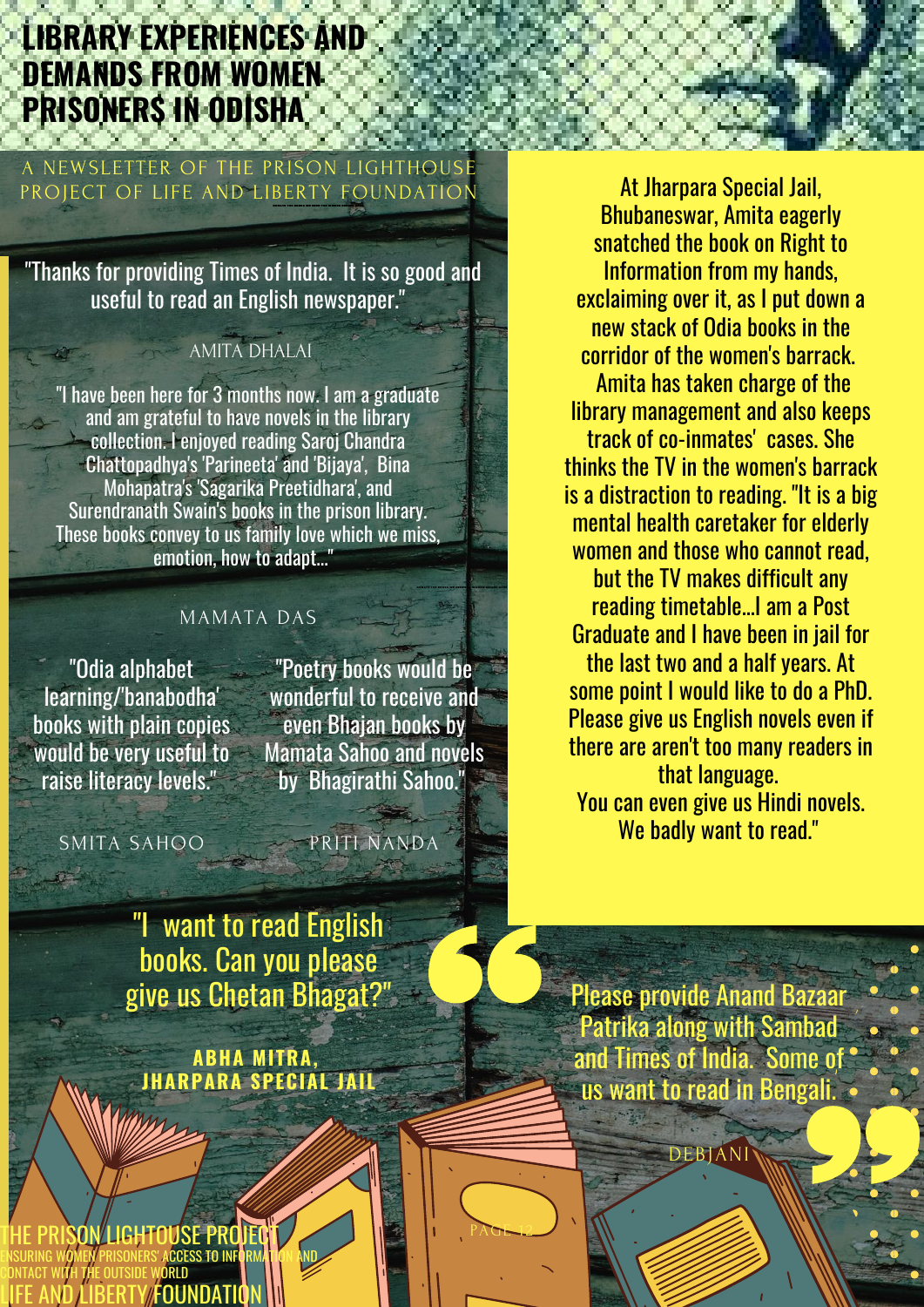## **LIBRARY EXPERIENCES AND DEMANDS FROM ODISHA WOMEN PRISONERS**

#### A NEWSLETTER OF THE PRISON LIGHTHOUSE PROJECT OF LIFE AND LIBERTY FOUNDATION

"Can we demand for books? I would like to read Dr. B.R. Ambedkar's books if we have the Odia edition."

> **SUSMITA** PANIGRAHI

"I am from West Bengal. I am in Cuttack jail for the last 2 years in a 'ganja'/ drug case. Can you please provide for a Bengali newspaper or a magazine? I cannot read Odia."

#### BARNALI KHATUN

"If you can provide us books on current affairs and general knowledge, that will be good for me. I have a Masters in Political Science and it would help me to stay updated."

"I would love to read the works of Sahitya Academy awardee, Pratibha Ray, like Jagynaseni and Shilapadma. "

GAYATRI PRADHAN

PAGE 13

#### KABITA JENA

LLF contacted Dr Pratibha Ray who has agreed to donate her books to prison libraries in Odisha.

LITERATI, reputed Book Cafe in Goa, and BEBOOK, a mobile library for children, have shipped LLF books on parenting and the motivational book "The Secret" along with several others. Chetan Bhagat's books are also in the book cargo.

# **SPECIAL THANKS**

YON LIGHTOUSE PROJECT ENSURING WOMEN PRISONERS' ACCESS TO INFORMATION AND CONTACT WITH THE OUTSIDE WORLD LIFE AND LIBERTY/FOUNDATION

"Please provide me "The Secret". I have heard its a self-motivating book in English. I have done a lot of things, a PGDCA in Food Processing, Secretarial Practice, and in my three and a half years in jail I have completed a Masters in Public Administration through IGNOU. I have been granted bail but cannot provide the securities of 70 lakhs. God knows how long I may have to stay here...the co-accused in my case have all absconded. Yes, I have appealed to the Supreme Court to relax the sureties. While I am here I want to utilise my time in jail and read as much as I can... There are others also who have done courses like hotel management and nursing which might help them when they get out of jail."

#### JHARANA SAMAL

IN JHARPARA AND CHOWDWAR JAILS WOMEN PRISONERS WERE ENTHUSIASTIC ABOUT THE NEW LIBRARY BOOKS, THE NEWSPAPERS, MAGAZINES PROVIDED BY LLF AND OTHER ORGANISATIONS. THEY ALSO DEMANDED THE READING AND WRITING MATERIALS THEY WANTED...

I would like to read books on parenting, how to be a good mother, and the duties of parents... About 80% of us here in this jail are mothers, separated from our children. There is only one child here in the jail and she is everyone's child.

> LALITA MOHAPATRA CHOWDWAR CIRCLE JAI ODISHA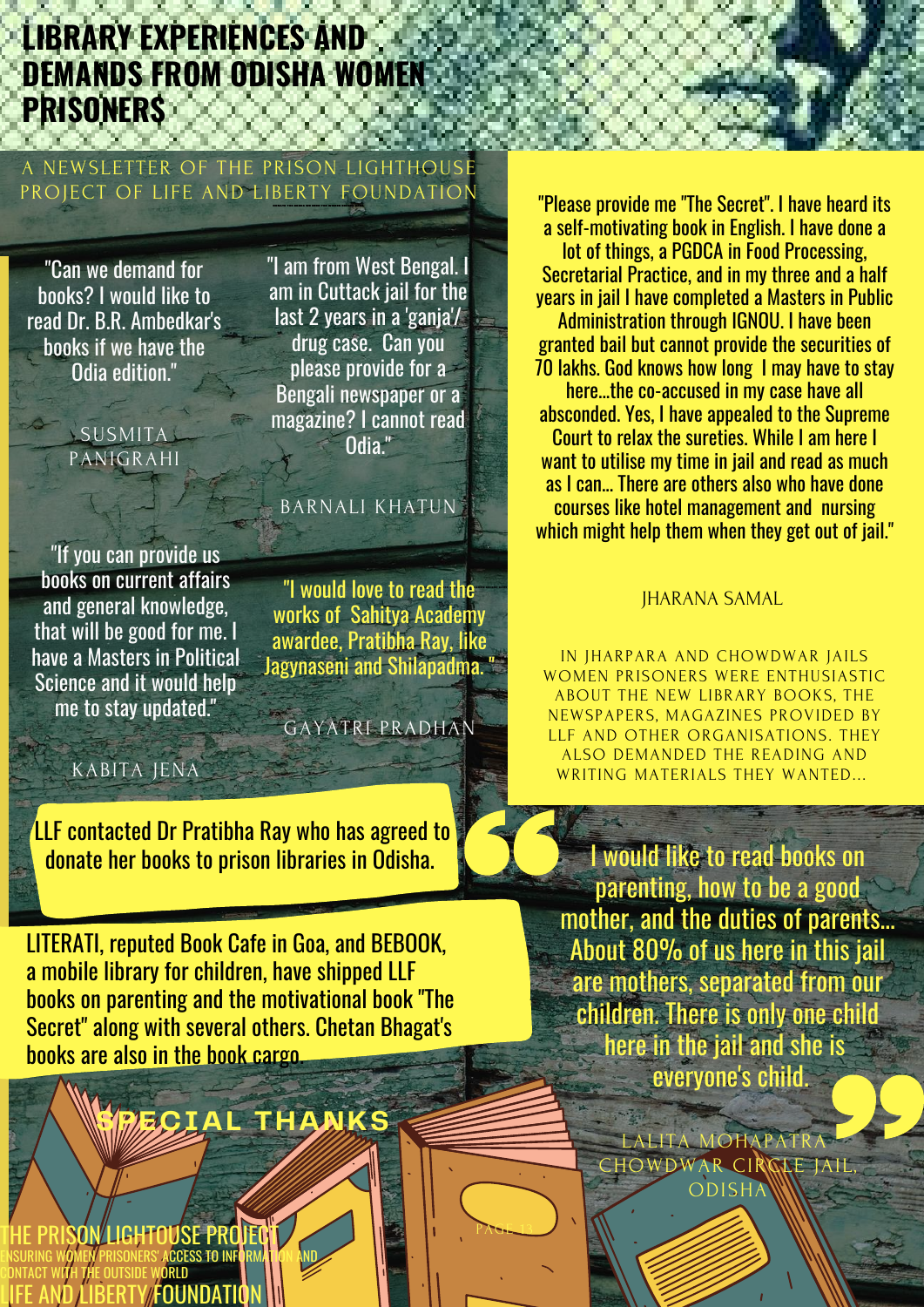# **BREAKING THE ISOLATION: RESTORING THE CONTACT**

#### A NEWSLETTER OF THE PRISON LIGHTHOUSE PROJECT OF LIFE AND LIBERTY FOUNDATION

Fortnightly and Monthly Magazines have reached 814 women prisoners (and their children) in 11 Jails in 6 states and 1 Union Territory

1.JHARPARA SPECIAL JAIL, ODISHA: 40 WOMEN PRISONERS 2.CHOWDWAR CIRCLE JAIL ODISHA: 40 WOMEN PRISONERS

3.DHARAMSHALA DISTRICT JAIL, HIMACHAL PRADESH: 23 WOMEN PRISONERS

4.KAITHU SUB-JAIL, SHIMLA, HIMACHAL PRADESH: 7 WOMEN PRISONERS (MINI LIBRARY) 5.KANDA MODEL CENTRAL JAIL, SHIMLA,

HIMACHAL PRADESH: 24 WOMEN PRISONERS

6.DEHRADUN DISTRICT JAIL, UTTARAKHAND: 79 WOMEN PRISONERS (CAPACITY 60)

7.CHANDIGARH MODEL JAIL, CHANDIGARH: 47 WOMEN PRISONERS 8.LUCKNOW NARI BANDI NIKETAN, UTTAR PRADESH: 171 WOMEN PRISONERS 9.LUDHIANA WOMEN JAIL, PUNJAB: 185 WOMEN PRISONERS

10.YERAWADA CENTRAL PRISON, PUNE, MAHARASHTRA: 192 WOMEN PRISONERS 11. YERAWADA OPEN WOMEN'S PRISON, MAHARASHTRA: 6 WOMEN PRISONERS. (MINI LIBRARY)

Children's magazine reached all above jails for children of women prisoners (below 6 yrs) behind bars and neo-literate women prisoners.

#### **Postcards have reached 80 women in 2 Jails in 1 State.**

**JHARPARA SPECIAL JAIL, ODISHA 40 WOMEN PRISONERS.**

**CHOWDWAR CIRCLE JAIL ODISHA 40 WOMEN PRISONERS.**

Daily Newspapers have reached 569 women in 8 Jails in 5 States

DONATE THE BOOKS WE NEED FOR WE NEED FOR WE NEED FOR WEIGHT JHARPARA CIRCLE JAIL, ODISHA: 40 WOMEN PRISONERS CHOWDWAR CIRCLE JAIL, ODISHA: 40 WOMEN PRISONERS DHARAMSHALA DISTRICT JAIL, HIMACHAL PRADESH: 23 WOMEN PRISONERS KAITHU SUB-JAIL, SHIMLA, HIMACHAL PRADESH: 7 WOMEN PRISONERS (MINI LIBRARY) KANDA MODEL CENTRAL JAIL, SHIMLA, HIMACHAL PRADESH: 24 WOMEN PRISONERS DEHRADUN DISTRICT JAIL, UTTARAKHAND: 79 WOMEN PRISONERS (CAPACITY 60) LUCKNOW NARI BANDI NIKETAN, 1. 2. 3. 6. 7.

UTTAR PRADESH: 171 WOMEN PRISONERS LUDHIANA WOMEN JAIL, PUNJAB: 185 WOMEN PRISONERS. 8.

PAGE 14

Books have reached 807 women in 9 Jails in 6 States and 1 Union **Territory** 

JHARPARA SPECIAL JAIL, ODISHA: 40 WOMEN PRISONERS CHOWDWAR CIRCLE JAIL ODISHA: 40 WOMEN PRISONERS LUDHIANA WOMEN JAIL, PUNJAB: 185 WOMEN PRISONERS

DHARAMSHALA DISTRICT JAIL, HIMACHAL PRADESH: 23 WOMEN PRISONERS 4.

KANDA MODEL CENTRAL JAIL, HIMACHAL PRADESH: 24 WOMEN PRISONERS 5.

DISTRICT JAIL 6.

UTTARAKHAND: 79 WOMEN

PRISONERS (CAPACITY 60) LUCKNOW NARI BANDI NIKETAN, UTTAR PRADESH: 171 WOMEN

PRISONERS CHANDIGARH MODEL JAIL, 8.

CHANDIGARH: 47 WOMEN PRISONERS YERAWADA CENTRAL PRISON, 9.

PUNE, MAHARASHTRA: 198 WOMEN PRISONERS.

**Legal aid and assistance initiated for 40 women in 1 Jail in 1 State in collaboration with Committee for Legal Aid to the Poor.**

**JHARPARA SPECIAL JAIL, ODISHA 40 WOMEN PRISONERS.**

**READ THE NEXT ISSUE OF THE LITTLE PRISON LIBRARIES NEWSLETTER FOR MORE ON MULAKAT WITH LAWYERS AND ACCESS TO LAWYER AND COURTS**

**BREAK THE ISOLATION.**

**PRISON LIFE IS EVERYBODY'S BUSINESS.**

**SUPPORT INTEGRATED PRISON LIBRARIES FOR WOMEN PRISONERS.**

 $\overline{DONATENO}$ 

SON LIGHTOUSE PROJECT **ACCESS TO INFO** ORLD FOUNDATI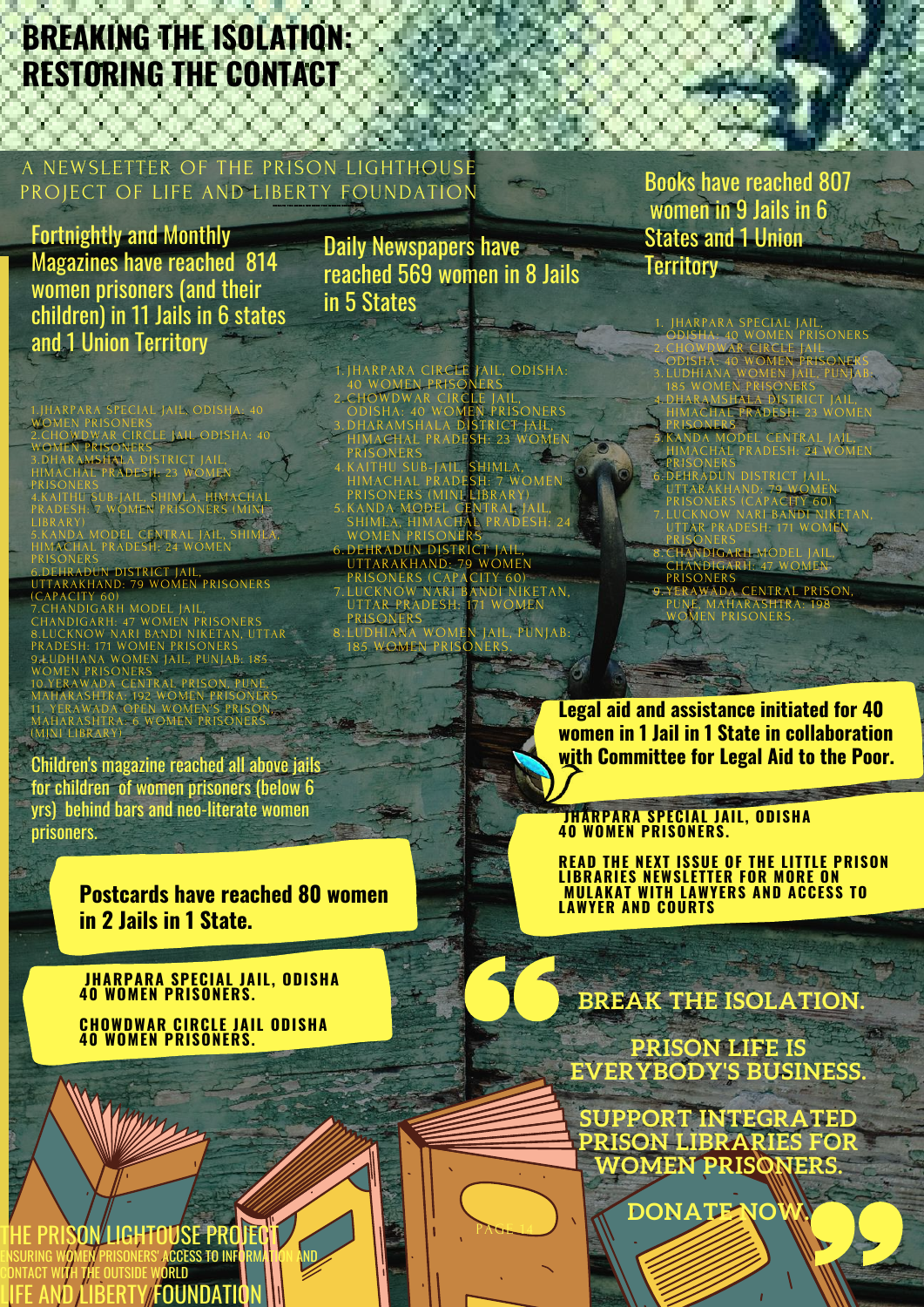## VOL.1 ISSUE 2 • FEBRUARY 2022

# **THE LITTLE PRISON** LIBRARIES NEWSLETTER

### A NEWSLETTER OF THE PRISON LIGHTHOUSE PROJECT OF LIFE AND LIBERTY FOUNDATION

## THE PRISON LIGHTHOUSE BOOK DONATION DRIVE FOR LITTLE PRISON LIBRARIES. BOOKS WE NEED FOR WOMEN PRISONERS AND THEIR **CHILDREN**

ENSURE ACCESS TO INFORMATION AND CONTACT WITH THE OUTSIDE WORLD FOR WOMEN BEHIND BARS

PAGE 15

**You can send us Fiction, History, Poetry, Drama, Self-Help and Motivational Books for literates, picture books, story books, health guides, early learning and practice books, language learning books for neoliterates and children, study books from various disciplines like Law and Management, and books on Business Entrepreneurship.**

**ONLINE SHOP AND SHIP:** You can shop online at the following Book Stores and send your purchases directly to us:

#### **National Book Trust:**

**h**ttps://www.nbtindia.gov.in/catalogues\_\_online-index.aspx **Literati:** http://www.literati-goa.com/books.html Email: books@literati-goa.com **Pratham Books**: https://store.prathambooks.org/

**Crossword:** https://www.crossword.in/books

#### **The Amazon Wishlist:**

https://www.amazon.in/gp/bestsellers/books/ ref=zg\_bs\_unv\_b\_1\_1318073031\_1

**MAIL US NEW AND OLD BOOKS, DIGITAL DEVICES, RECREATIONAL MATERIALS FOR THE LITTLE PRISON LIBRARIES:** We shall do the Quality and Content Check and send them to

the right jail.

#### **SHIPPING ADDRESS:**

Life and Liberty Foundation Plot No-19, Block-B, Pocket 4, Sector 23, Dwarka, New Delhi. 110075. India. Ph - **8800626629**. Ph- -7827911562. Email: lifeandlibertyfoundation2020@gmail.com

#### THE PRISON LIGHTOUSE PROJECT

ENSURING WOMEN PRISONERS' ACCESS TO INFORMATION AND CONTACT WITH THE OUTSIDE WORLD AND LIBERTY FOUNDATION

**Read the First Issue of the Little Prison Libraries Newsletter on LLF website to know more about What Women Behind Bars Want to Read and the Barriers to their Access to Information and Contact with the Outside World. Also read LLF White Paper on the subject. https://lifeandlibertyfoundation.wordpress.com/campaigns/**

**TO LLF ACCOUNT NUMBER: 50200050586428**

**DONATE NOW**

**IFSC CODE: HDFC0009248**

**TOTAL PROJECT OUTLAY FOR 64 LITTLE PRISON LIBRARIES AND 124 MINI LIBRARIES IN 8 STATES & 2 UTs: 50 LAKHS**